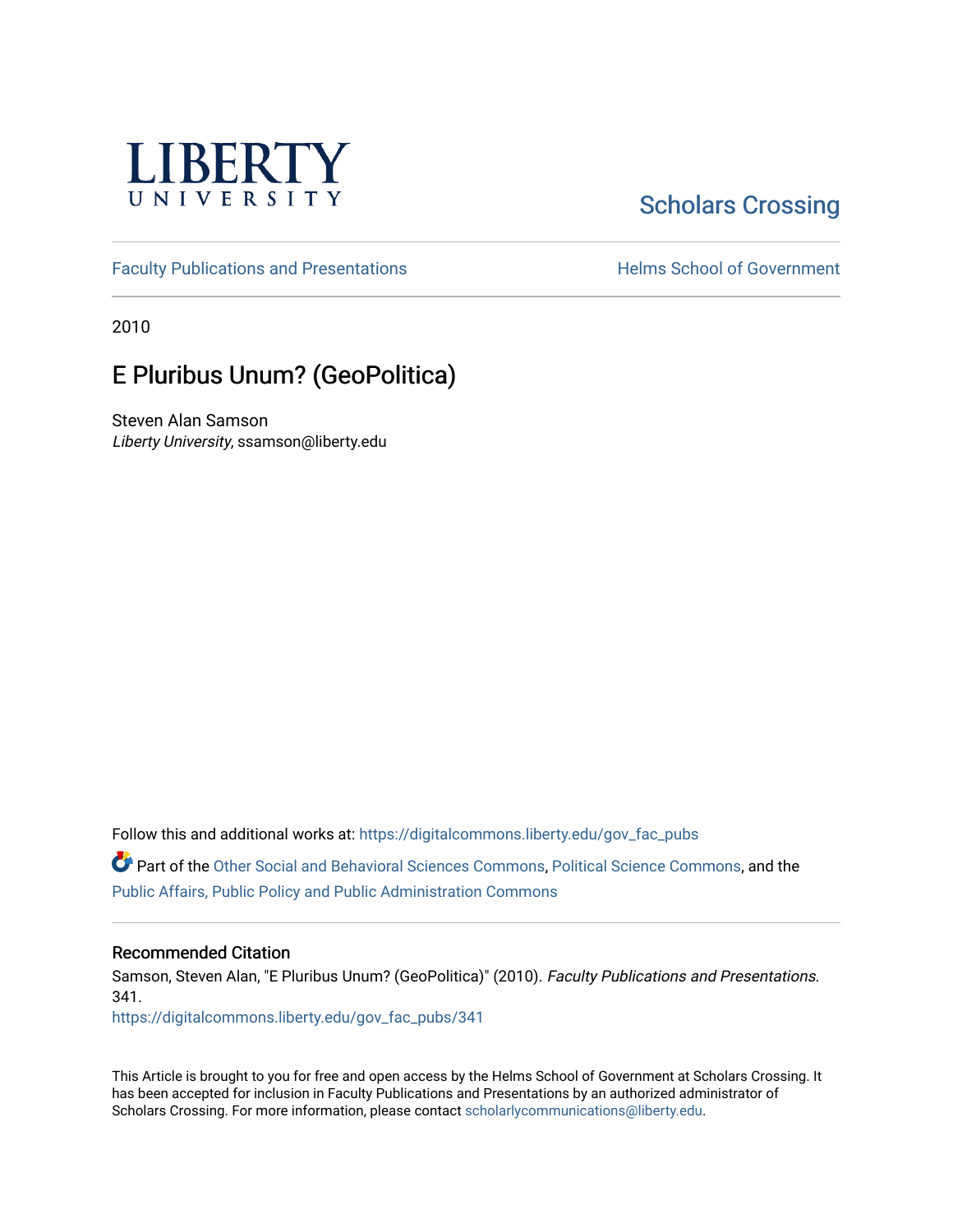

Revistă de Geografie Politică, GeoPolitică și GeoStrategie

**FRONZE** .<br>PEACEY

 $\bullet$ 

 $\bullet$ 

 $\epsilon$ 

Editura TOP FORM<br>ASOCIAȚIA DE GEOPOLITICĂ "ION CONEA"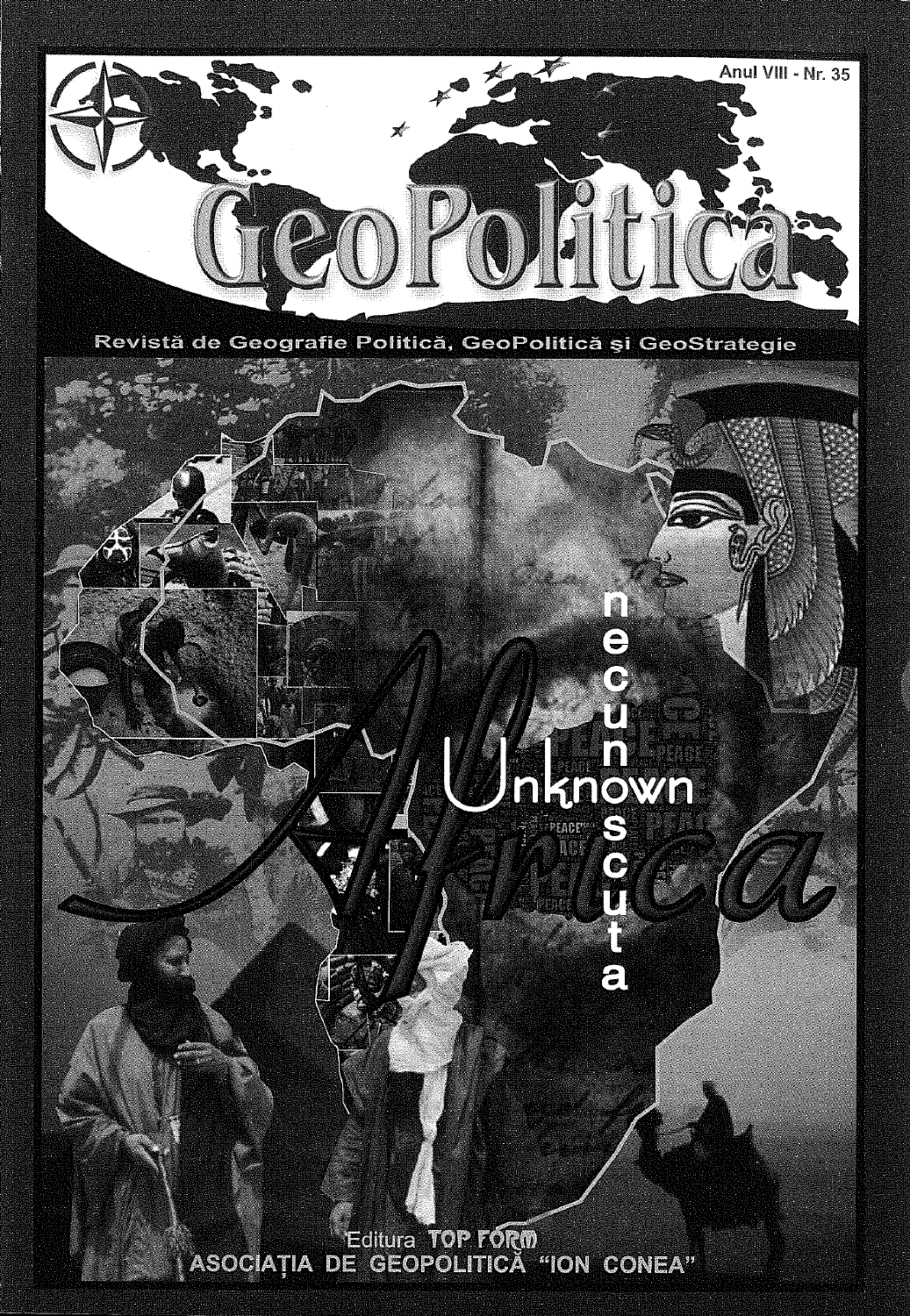## $F$  PLURIBUS UNUM?<sup>1</sup>

#### Dr. Steven Alan SAMSON'

In the mid-nineteenth century, a German immigrant who launched the first American encyclopedia and who called himself a "publicist," laid the groundwork for a systematic political science. Francis Lieber wrote treatises on political ethics, political and legal hermeneutics, political economy, and the sources of civil liberty. He is best remembered for his codification of the rules of warfare that laid the foundation of the later Hague and Geneva Conventions.

Lieber introduced the concept of the nation-state into the English language, one of many Lieberisms we still use. But he also contrasted the national polity - that is, one nation for all - with what he called "centralism."

Centralism may be intensely national, even to bigotry; it may become a political fanaticism [meaning an ideology like communism or Rousseauism]; it may be intelligent and formulated with great precision [such as the regime of Louis Napoleon]; but centralism remains an inferior species of government... [D]ecentralization [by which Lieber explicitly meant "interdependence"] becomes necessary as self-government or liberty are longed for. ..

Lieber went on to outline how England - "with unbarred national intercommunication" developed as a national polity long before the rest of Europe did and noted how England remained the least centralized state. Lieber's historical treatment of this matter may be instructive here as a reminder that "those large communities, which we call nations, formed on the continent of Europe out of the fragmentary people left by the disintegration of the Roman empire." Each was an amalgam of many. Can that be accomplished today without "ethnic cleansing?"

Lieber's account of the circumstances that preceded the long and very slow emergence of nation-states appears to be a fair description as well of the more recent ebbing tide of dynastic and colonial empires. Some of the legacies of these dead empires, though not nearly enough of them, have begun to stabilize; some, like Singapore, even thrive. Too many have not. But Lieber was not pessimistic, even though he foresaw the challenge of totalitarianism, a form of centralism he styled "democratic despotism," noting that in the Second Empire "the advance of knowledge and intelligence gives to despotism brilliancy, and the necessity of peace for exchange give it a facility to establish itself which it never possessed before." Is this perhaps descriptive of the future of China?

In his 1868 essay on "Nationalism and Internationalism," Lieber summarized "the three main principles which mark the modern epoch."

#### The national polity

The general endeavor to define more clearly, and to extend more widely, human rights and civil liberty, and the decree which has gone forth that many leading nations shall flourish at one and the same time, plainly distinguished from one another, yet striving together, with one public opinion, under the protection of one law of nations, and in the bonds of one common moving civilization.

Indeed, he believed "the multiplicity of civilized nations, their distinct independence (without which there would be enslaving Universal Monarchy), and their increasing resemblance and agreement, are some of the great safeguards of our civilization." This suggests Aristotle's mixed regime on a large scale.

While Lieber's description may sound naïve in light of some of the tragedies of the century that followed, his characterization of the principles of the Anglo-American tradition "of civil liberty and self-government," especially in his book of that title, merits careful review and application. A good summary of this tradition may be found in the Principles of the Portland Declaration of 1981 set down by Erik von Kuehnelt-Leddihn, who noted in point twelve that "the state has an 'annexationist' character tending toward centralization and the development of a Provider State. We must uphold the principle of subsidiarity" [that is, a plurality of autonomous governing institutions].

<sup>•</sup> Helms Scool of Government Uberty university, Lynchburg, SUA

<sup>&</sup>lt;sup>1</sup> Presented at Virginia State University, November 10, 2006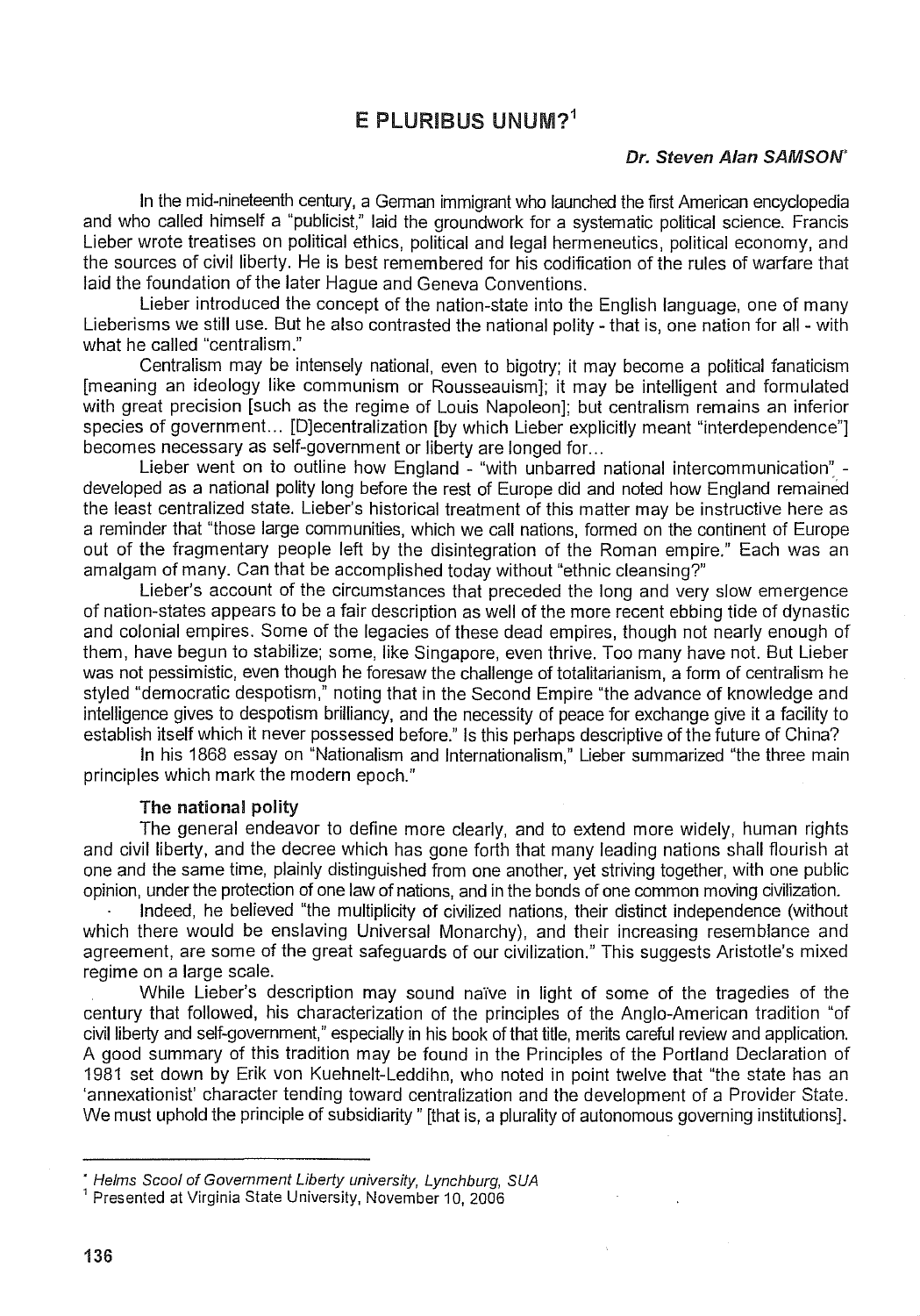Here let us look at another writer in the Burkean tradition who suggests how the seeds of what Lieber called "institutional liberty" may be planted, nurtured, and protected. Roger Scruton has devoted much of his work - academic, political, and entrepreneurial- to this enterprise. In The West and the Rest, Scruton focuses on the profound differences that separate what he calls the "personal state" based on Roman law  $(i.e.,$  the West) from the essentially private space so many others inhabit without the protection of mediating institutions. Commenting on the motivation for the 9-11 attacks, Scruton identified the attacks' principal target in terms that Hobbes, Locke, and Rousseau would have well understood:

[It] is neither Western civilization, nor Christianity, nor global capitalism, nor anything else that can be given an abstract profile ... In an uncanny way, the Islamists have identified the core component of the system that they wish to destroy. It is not the American people who are the enemy. It is the American state, conceived as an autonomous agent acting freely on the stage of international politics, and so calling on itself the wrath of God. When Khomeini described America as "the Great Satan" he meant it literally. And his doing so showed that he grasped the fundamental difference between the West and the rest: namely, that in the West, but not in the rest, there is a political process generating corporate agency, collective responsibility, and moral personality in the state.

A nation-state ... is a moral and legal person, which acts on its own behalf and is liable for what it does. The nation-state can therefore be praised and blamed, hated and loved, and the form of membership that it offers is also a bond of trust between individual citizens and the corporation in whose decision-making they share.

Scruton refers to it as "the personal State" Citizens are joint members of a political corporation who enjoy limited liability protections and are thius freed and even encouraged to become entrepreneurs.

The difference between the citizen of a personal state and the resident of a legal fiction like Iraq, or Somalia, or so North Korea calls to mind the ancient Athenian distinction between the citizen as the creature of the city-state and the essentially private individual, who is left naked to his enemies. As Pericles put it in the Funeral Oration, the Athenian who takes no interest in politics is not a man who minds his own business - "we say that he has no business here at all."

Scruton observes that citizens of personal states are clothed in their rights, they consent to being governed rather than ruled, they enjoy the protections of a system based on the rule of law. These are some of the ingredients of a potent and highly productive mixture but they require institutional safeguards:

In the absence of corporate personality, experiments in democratic government lead to social disruption, factionalism, and either the tyranny of the majority or the seizure of power by a clique... Without the framework of institutions and the underlying territorial loyalty, democratization is merely a staging post on the way to tyranny.

Indeed, without them we have the Hobbesian "state of nature." The instability of much of the developing world generally calls mind, often brutally, the J-curve theory of political violence. As summarized by James C. Davies:

The crucial factor [that predicts violence] is the vague or specific fear that ground gained over a long period of time will be quickly lost. This fear does not generate if there is continued opportunity to satisfy continually emerging needs; it generates when the existing government suppresses or is blamed for suppressing such opportunity.

How to change that perception or that reality - the absence of the rule of law - is an issue that demands attention.

In his essay on "The Need for Nations" Scruton issues a challenge to both the West and the rest of the world:

Never in the history of the world have there been so many migrants. And almost all of them are migrating from regions where nationality is weak or non-existent to the established nation states of the West... [F]ew of them identify their loyalties in national terms and almost none of them in terms of the nations where they settle. They are migrating in search of citizenship which is the principle gift of national jurisdictions, and the origin of the peace, law, stability, and prosperity that still prevail in the West.

Citizenship is the relation that arises between the State and the individual when each is fully accountable to the other. It consists in a web of reciprocal rights and duties, upheld by a rule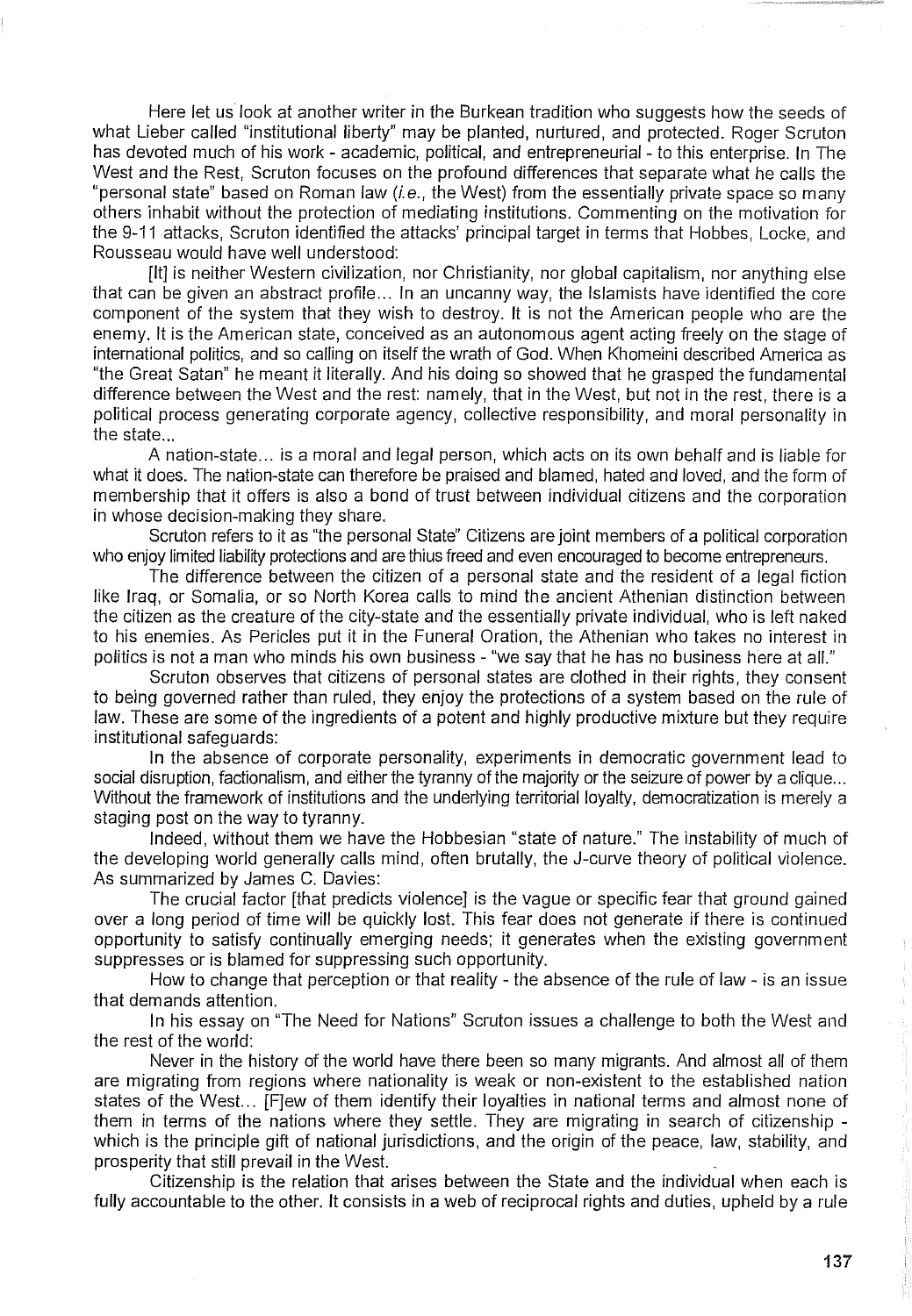of law which stands higher than either party. Although the State enforces that law, it enforces it equally against itself and against the private citizen. The citizen has rights which the State is duty-bound to uphold, and also duties which the State has a right to enforce.

Roger Scruton's final sentence here both echoes and refutes Roger Taney's defective understanding of the Constitution expressed in the Dred Scott case. The Civil Rights movement sought to repair a misrepresentation that had been long embedded in the national culture, one of the many varieties of what Frederic Bastiat called "legal plunder:" that is, the use of the law to "sanctify injustice," making lawful what is commonly regarded as "corruption." Too often it is the absence of institutional liberty and the unchecked flourishing of legal plunder that account for the struggles, conflicts, and migrations that trouble the whole world. To illustrate: Hernando de Soto and his associates conducted a revealing study the legal and other obstacles to setting up a business enterprise in a number of developing countries.

Scruton's point about the plight of migrants has present applications to the ongoing immigration debate here but it also rings with ancient controversies - recorded in the Bible, The Oresteia, the Melian debate - over the mistreatment, indeed the scapegoating of strangers, dissenters, and others who are different. René Girard has provided much insight into such behavior through his ideas about mimetic rivalry.

Concerning these migrants, including those who riot in the suburbs of Paris, people may object to Scruton's analysis by saying that, no, they are seeking opportunity, gainful employment, a means to stave off hunger or to escape turmoil. I imagine he would reply that these are only the' particulars, the incidentals of the larger problem. What the migrants and their neighbors lack where they reside is the kind of life that is made possible through an institutional liberty nurtured within a territorial state that protects their property, that enables them to capitalize their assets and enjoy the fruits of citizenship in a thriving community. What they need, desire, and demand then is to have a home where their heart resides. Yet this is exactly what the West too often takes for granted:

Every citizen becomes linked to every other, by relations that are financial, legal, and fiduciary, but which presuppose no personal tie. A society of citizens can be a society of strangers, all enjoying sovereignty over their own lives, and pursuing their individual goals and satisfactions. They are societies in which you form common cause with strangers, and which all of you, in those matters on which your common destiny depends, can with conviction say 'we.'

The nation-state - as opposed to its rivals - offers an opportunity to reconcile the old dilemma of unity vs. diversity. This interplay of individuals, this synergy of forces, this weaving of one fabric out of many threads, has given the West its vitality and cohesion. The prevailing American notion of the nation-state is inclusive. All generations, kindred [gentes], and genders are welcome to contribute. No one is excluded. As David Landes puts it: "Literate mothers matter." But Pierre Manent warns that the West risks forfeiting its advantage through the erosion of its political forms, institutions, and families through globalization and democratization:

Commerce [binding individuals rather than citizens], right [allowing judges to rule directly in the name of humanity], morality [detached from its social framework]: these are the three systems, the three empires that promise to exit from the political.

In other words, political discussion yields priority to managerial techniques - rule by administrative mandarins who are not accountable to the political process.

Each in its own form: commerce, according to the realism, the prosaic character of interests rightly understood; right, according to the intellectual coherence of a network of rights rigorously deduced from individual autonomy; and finally, morality, according to the sublime aim of pure human dignity to which one is joined by the purely spiritual sentiment of respect.

Liberty, commerce, rights, and morality have thus become detached from their roots in Biblical ethics. Roger Scruton similarly characterizes this highly individualistic and irresponsible "morality" as a "culture of repudiation." Often it is the elite classes that repudiate the common core of values. This will only make the assimilation of migrants more complicated. For Kenneth Minogue, any "exit from the political" in the form of an abstract and poorly delimited "political moralism" is an entrance into the despotic. Let us hope instead that Africa, Asia, and Latin America can develop Lieber's "multiplicity of civilized nations" even as so many Europeans strive to repudiate theirs.

For Francis Lieber one of the two distinct facts that distinguish modern civilization from